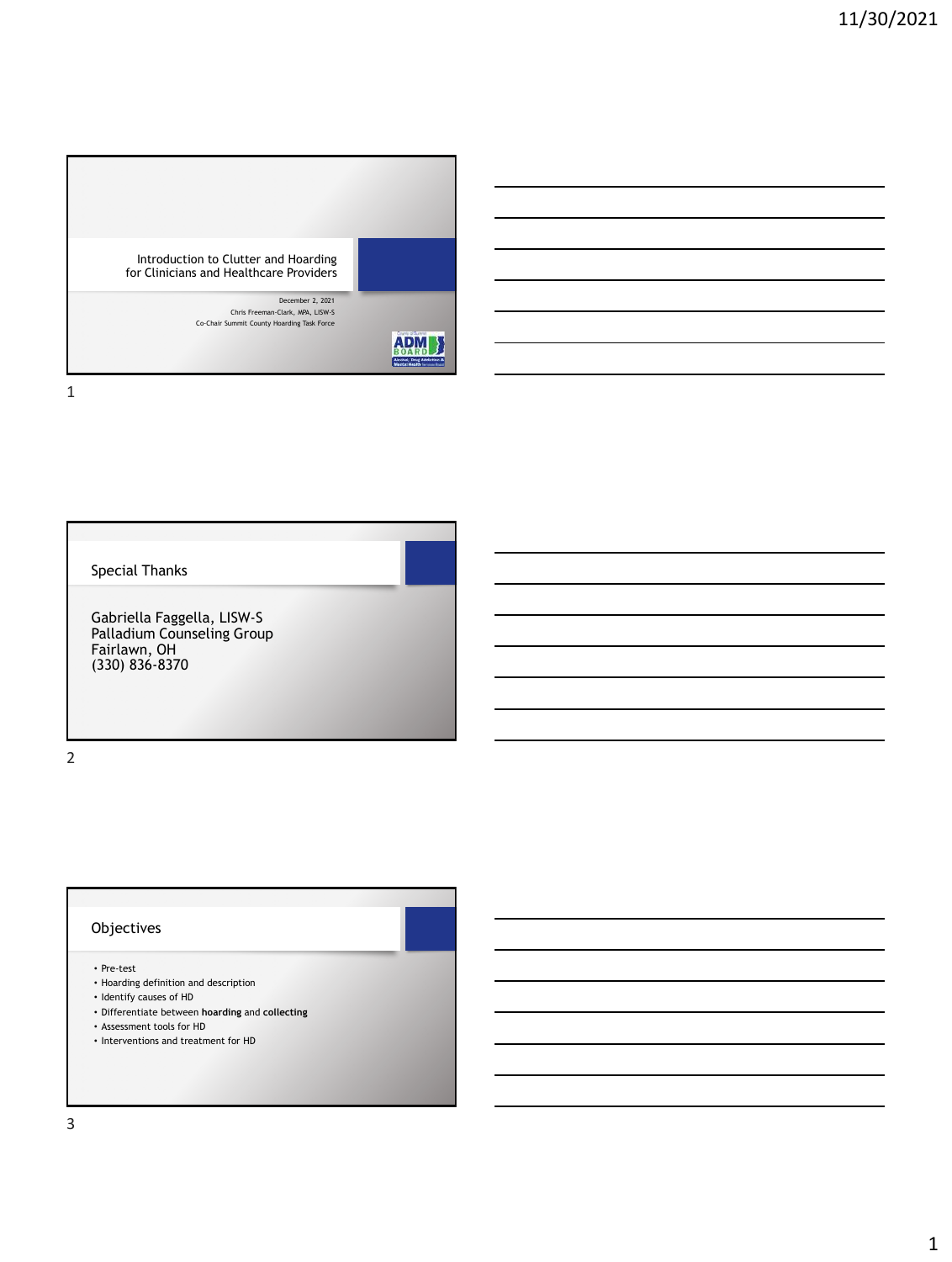

| <u> 1989 - Johann Barn, mars ann an t-Amhainn an t-Amhainn an t-Amhainn an t-Amhainn an t-Amhainn an t-Amhainn an </u> |  |  |
|------------------------------------------------------------------------------------------------------------------------|--|--|
| <u> 1989 - Johann Barn, mars ann an t-Amhainn an t-Amhainn an t-Amhainn an t-Amhainn an t-Amhainn an t-Amhainn an</u>  |  |  |
| <u> 1989 - Johann Barn, mars ann an t-Amhainn an t-Amhainn an t-Amhainn an t-Amhainn an t-Amhainn an t-Amhainn an </u> |  |  |
| <u> 1989 - Andrea Barbara, Amerikaansk politiker († 1908)</u>                                                          |  |  |
|                                                                                                                        |  |  |
| ,我们也不会有什么。""我们的人,我们也不会有什么?""我们的人,我们也不会有什么?""我们的人,我们也不会有什么?""我们的人,我们也不会有什么?""我们的人                                       |  |  |

<u> 1989 - Johann Barn, mars ann an t-Amhain Aonaich an t-Aonaich an t-Aonaich ann an t-Aonaich ann an t-Aonaich</u>

<u> 1989 - Johann Barbara, martxa alemaniar a</u> 

<u> 1989 - Johann Barn, amerikansk politiker (</u> 

4

| Pre-Test 1: | Hoarding behaviors usually<br>start around age? |  |
|-------------|-------------------------------------------------|--|
| A. 15       |                                                 |  |
| B. 39       |                                                 |  |
| C.45        |                                                 |  |
| D. 65       |                                                 |  |
|             |                                                 |  |

| Pre-Test 1: | Hoarding behaviors usually<br>start by age?                  |  |
|-------------|--------------------------------------------------------------|--|
| A. 15       | Between ages 11 and 15 for most people                       |  |
| B. 35       | By age 35, clinically significant impairment (diagnosable)   |  |
| C.45        |                                                              |  |
| D.65        | By age 65, many people with hoarding disorders are isolated  |  |
|             | and have lost family and friends because of their behaviors. |  |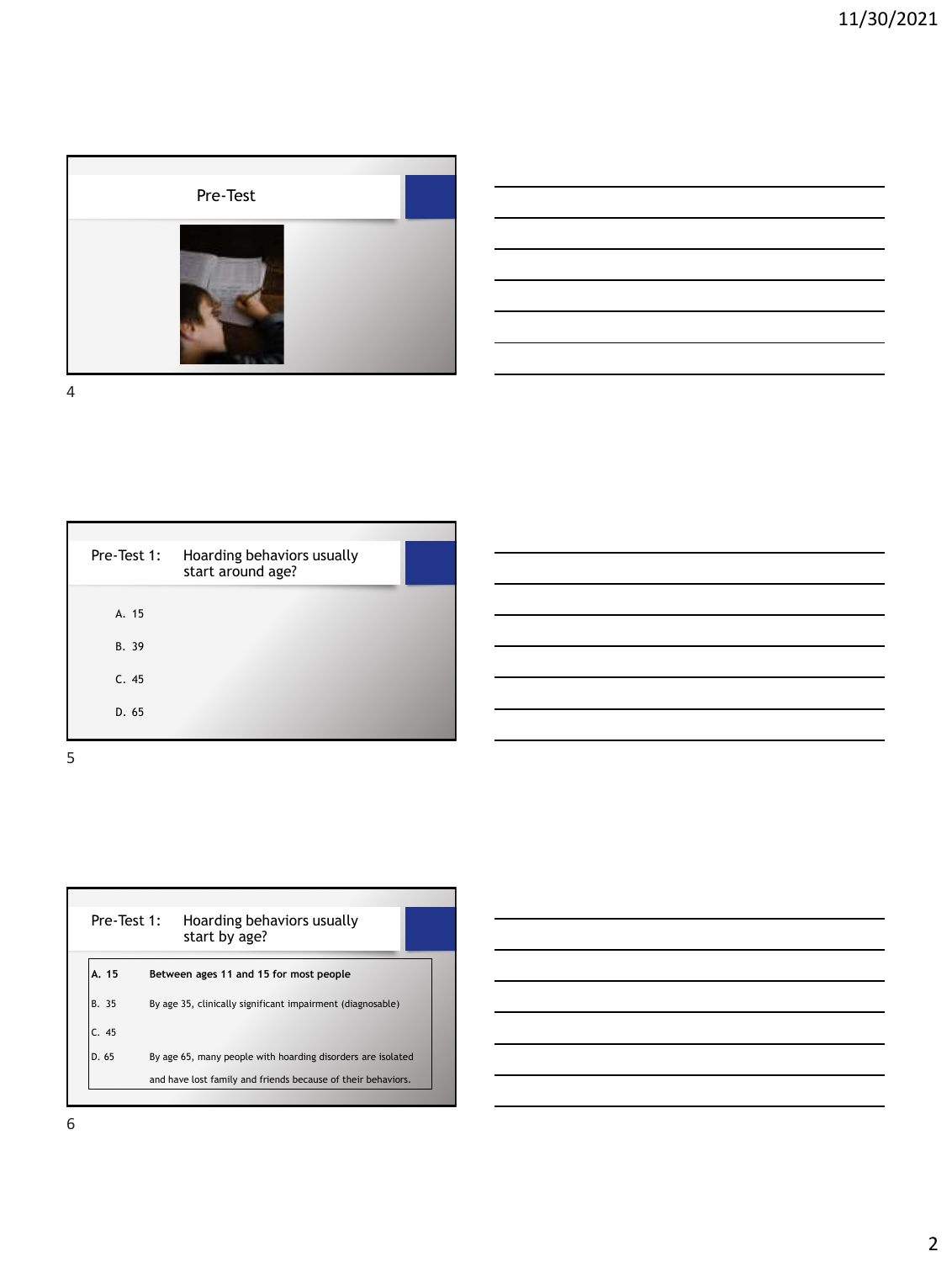### Pre-test 2: Hoarding MOST often co-occurs with…?

- A. Dissociative Identity Disorder
- B. Antisocial Personality Disorder
- C. Major depression or anxiety disorders
- D. Thought disorders, such as schizophrenia
- E. All of the above

7

| Pre-test 2: Hoarding most often co-occurs<br>with                                              |  |
|------------------------------------------------------------------------------------------------|--|
| Dissociative Identity Disorder<br>A.                                                           |  |
| B. Antisocial Personality Disorder                                                             |  |
| C. Major depression and/or anxiety disorders<br>Thought disorders, such as schizophrenia<br>D. |  |
| Source: Pagano, 2018                                                                           |  |
|                                                                                                |  |

8

| Pre-test 3: The reason so many elderly people hoard |  |
|-----------------------------------------------------|--|
| is that they experienced the Great Depression.      |  |

True

False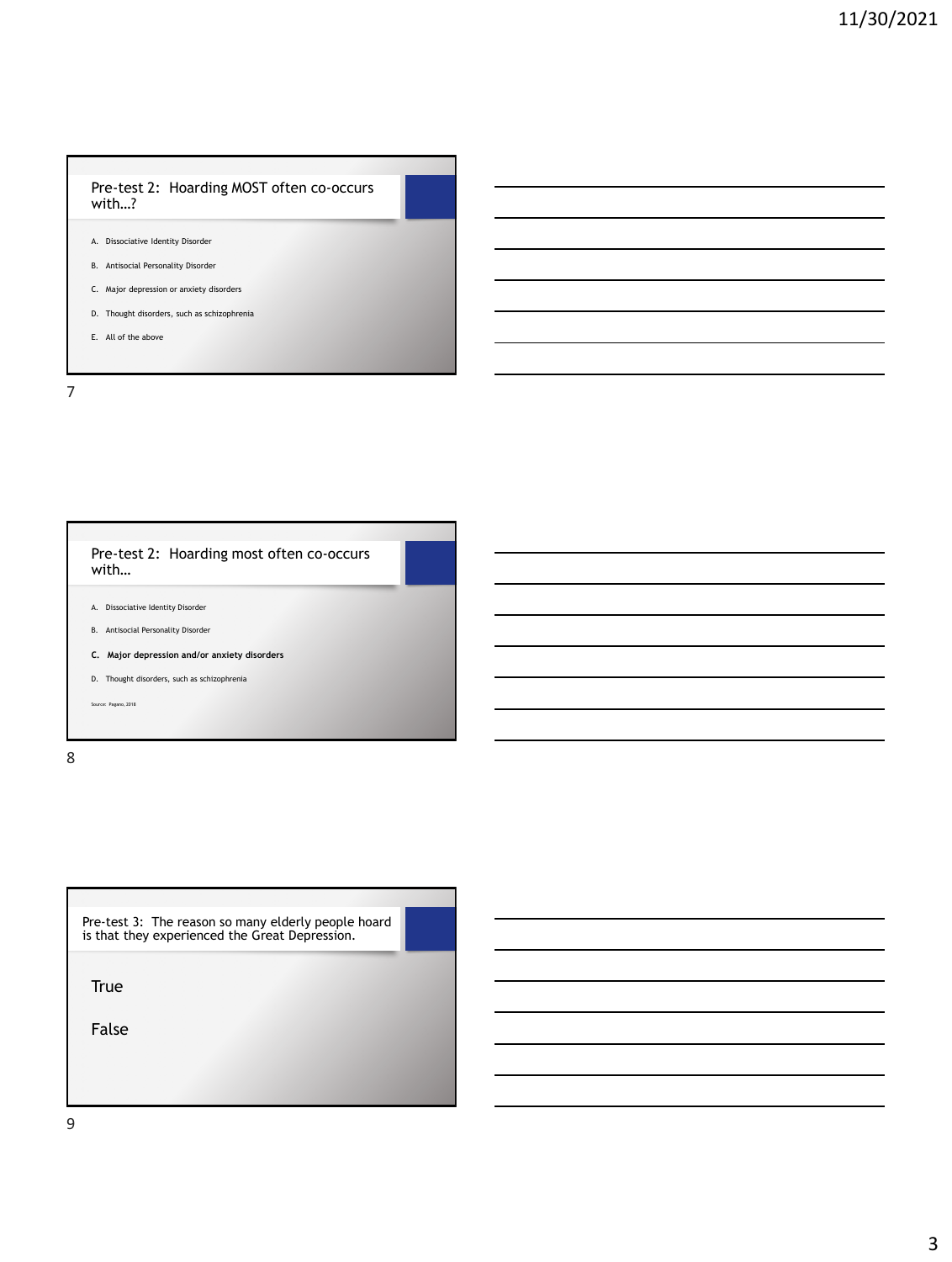Pre-test 3: The reason so many elderly people hoard is that they experienced the Great Depression. **False** It *appears* that a disproportionate number of older adults hoard, but hoarding is a *progressive* condition that begins in adolescence. Most people who experienced the GD did not become hoarders later in life. source: Beyond the Sensation Sensation Computer Lines.<br>Sensation de Sensation de Sensation de Sensation de Sensation (Internacion de Locación de Locación de Locación<br>Sensation de Sensation de Sensation de Sensation de Sens

10



Mass Cleanout **False** Mass cleanouts help improve the property, but they can significantly traumatize the person with HD. Separating from "treasures" is traumatizing to persons with HD. source: Beyond the Sensation Computer Lines.<br>Sensation Computer Lines.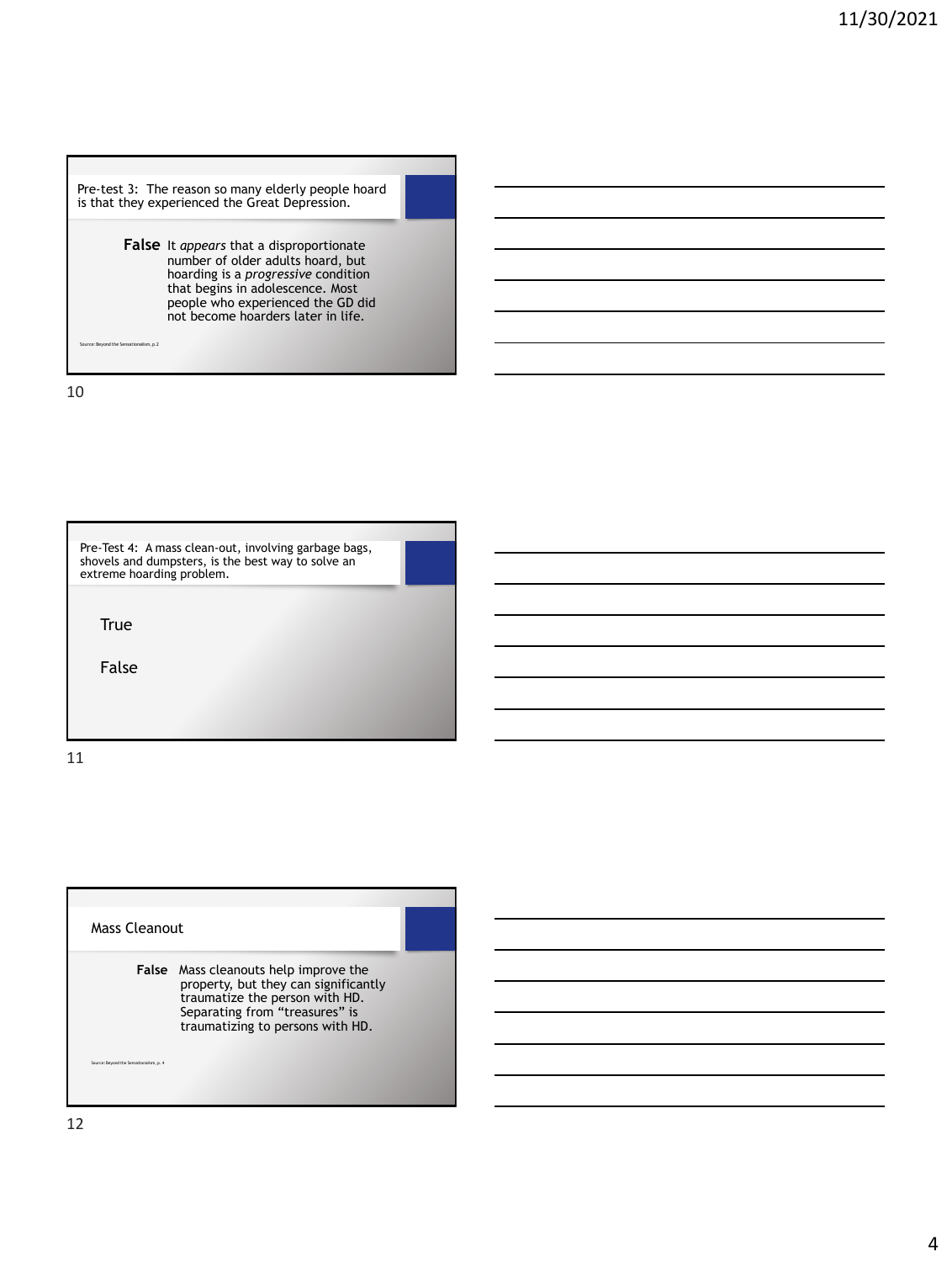Hoarding: Definition and Description

13

### DSM-5 Criteria for Hoarding Disorder (F42.3) (partial)

- A. The persistent difficulty of discarding or parting with possessions, **regardless of their actual value**.
- B. The difficulty is the result of a **perceived need** to save the items and **distress** associated with discarding them.
- C. Hoarding behavior results in the **accumulation of possessions that congest and clutter active living areas and substantially compromises their intended use and potentially impacts safety**.

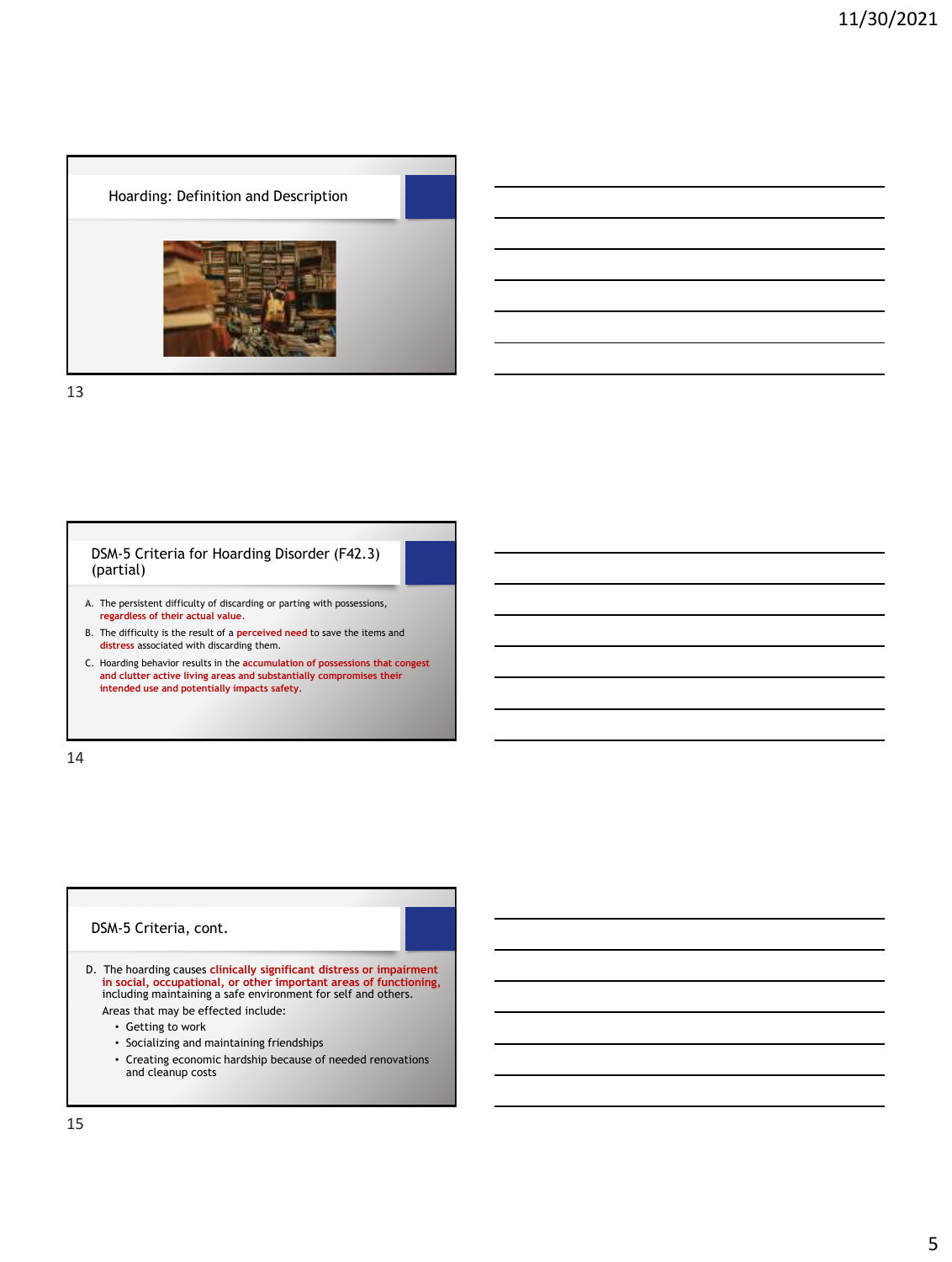





- Attention deficit; lack of focus
- Categorization―longer, anxiety, piles
- Memory & recall
- Processing speed slower
- Decision making slowed by perfectionism

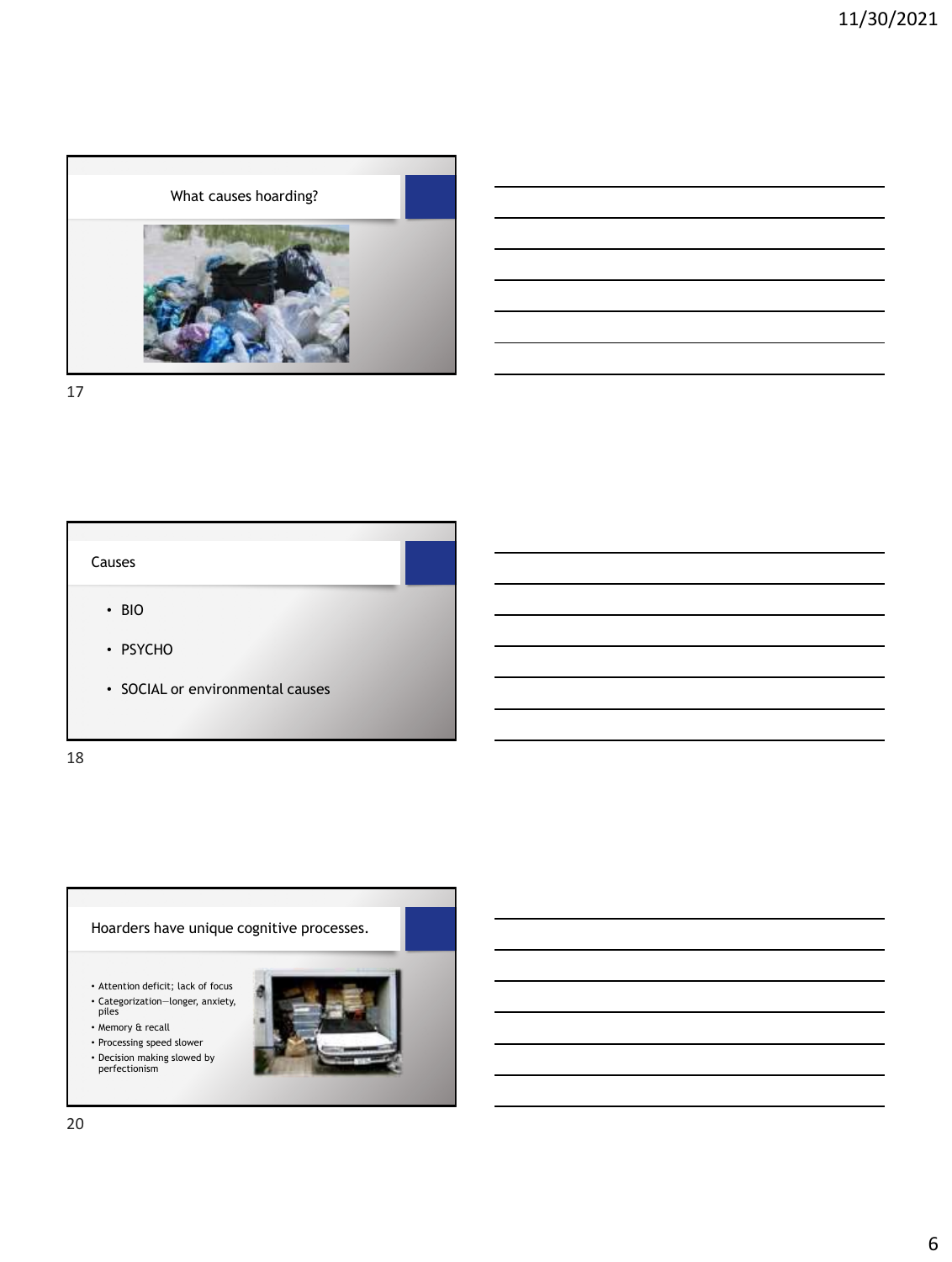### PSYCHOlogical Contributors to Hoarding

- Co-morbidities complicate treatment
- Loss of executive function with traumatic events
- Often have Cognitive Distortions (e.g., "Why bother? I'll never make progress." and "It's really not that bad")
- Loss of personal property = loss of identity/security

21

### Hoarding is a (dysfunctional) strategy for mood management.

### **ACQUISITION provides:**

- A rush, boost, high
- A sense of satisfaction, victory deal"
- A sense of identity (I am what I own)
- Regret, remorse, doubt • Guilt from passing up a "good

**SAVING/HOLDING ON prevents:**

• A sense of loss & vulnerability

22

# Trauma and Hoarding Disorder • Trauma histories are very common among HD. (Muroff, Underwood, Steketee, 2014)

- HD sufferers report a greater **frequency** and greater number of **types** of traumatic events than controls. (Hartl, et al, 2005)
- There is a correlation between the number of childhood traumatic events and the severity of hoarding. (Cromer, Schmidt & Murphy, 2007)

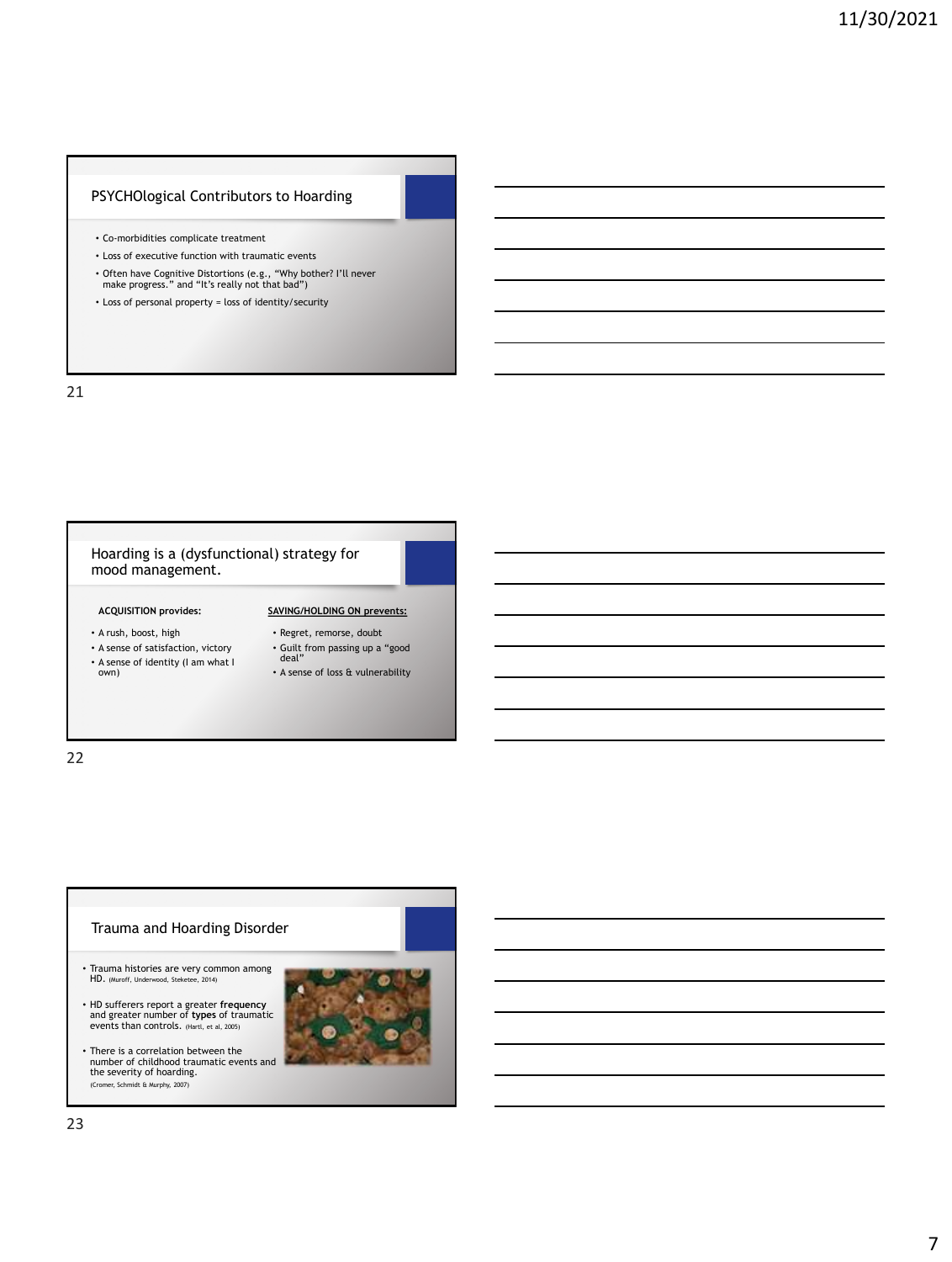## SOCIAL Contributors to Hoarding

- Learned hoarding behavior from (hoarded) childhood environment
- Childhood trauma increases risk for developing HD
- Consumer society/culture encourages purchasing and excessive purchasing (BOGO)



24

### Consumer-Oriented Culture

- Retail stores: *Sales! Coupons! "VIP" status! BOGO!*
- Discount retail stores: *The deeper the discount, the better! 5 for \$5! Too good a bargain to pass up!*
- Thrift stores/consignment shops: *I can't believe someone got rid of this. I lucked out! I'll never find a bargain like this again. I'm helping the poor.*
- Garage sales, church tag sales, school/scout/team fundraisers
- Internet, TV, and catalogs

25

# Who hoards? • 1:20 in general population have significant hoarding struggles (Summit Co=24K) • Gender ratio skews toward males; compulsive buyers disproportionately female. Females live longer, seek help. • Cuts across all SES, education, cultures, races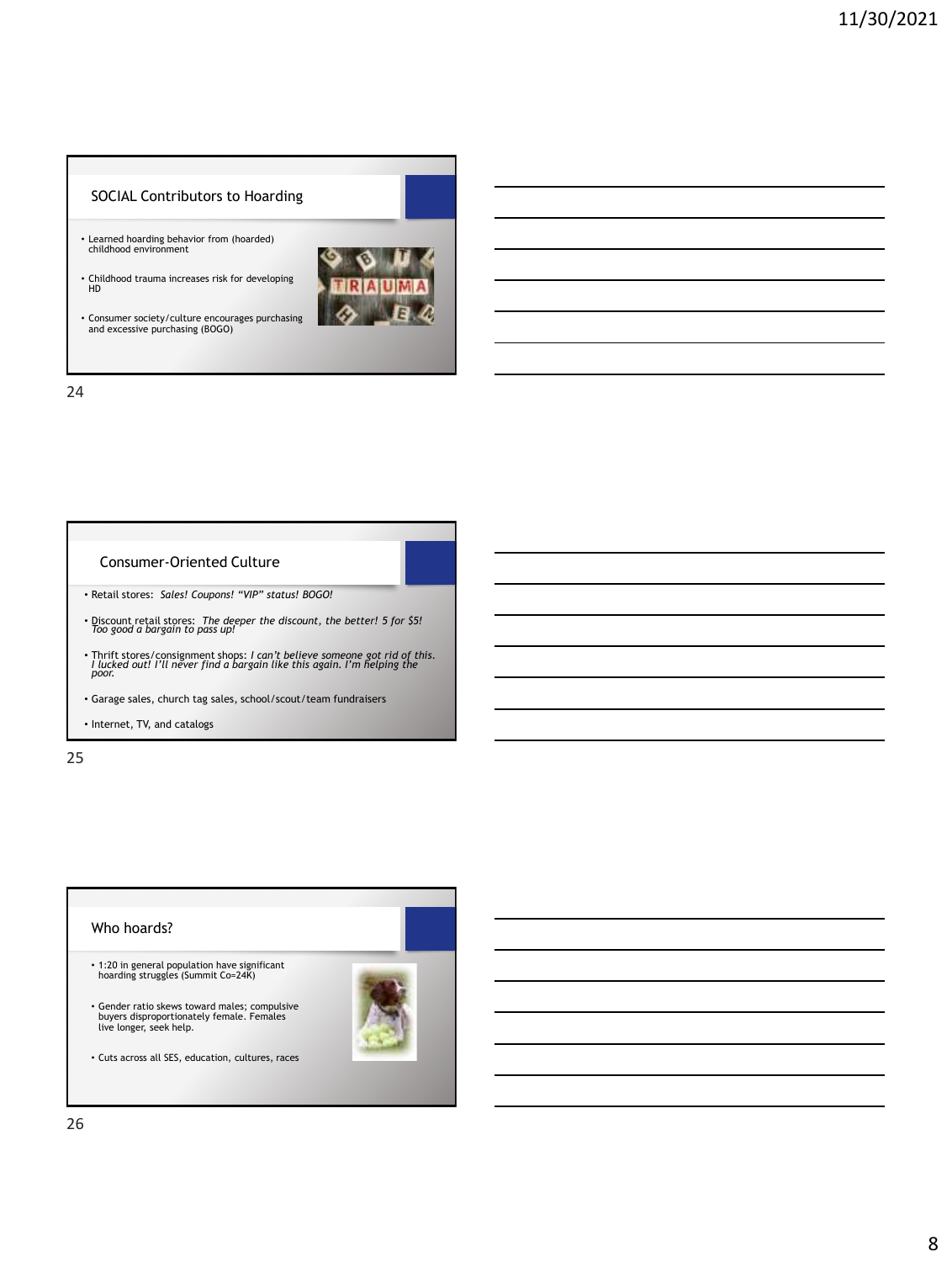### Collecting vs. Hoarding Neziroglu, et al, 2004 **COLLECTING** • Goal oriented: budgeted time and money • Impulsive, unplanned • No \$ gain; \$ loss, unbudgeted • Safe location, damage awareness • Pride: showing off collection • Embarrassment, shame • Organized, good condition • Enjoy conversations about the collection; may bring it up in conversation • Possessions are MIA; objects create clutter • No organization or object maintenance **HOARDING**

27



ASSESSMENT and ASSESSMENT TOOLS

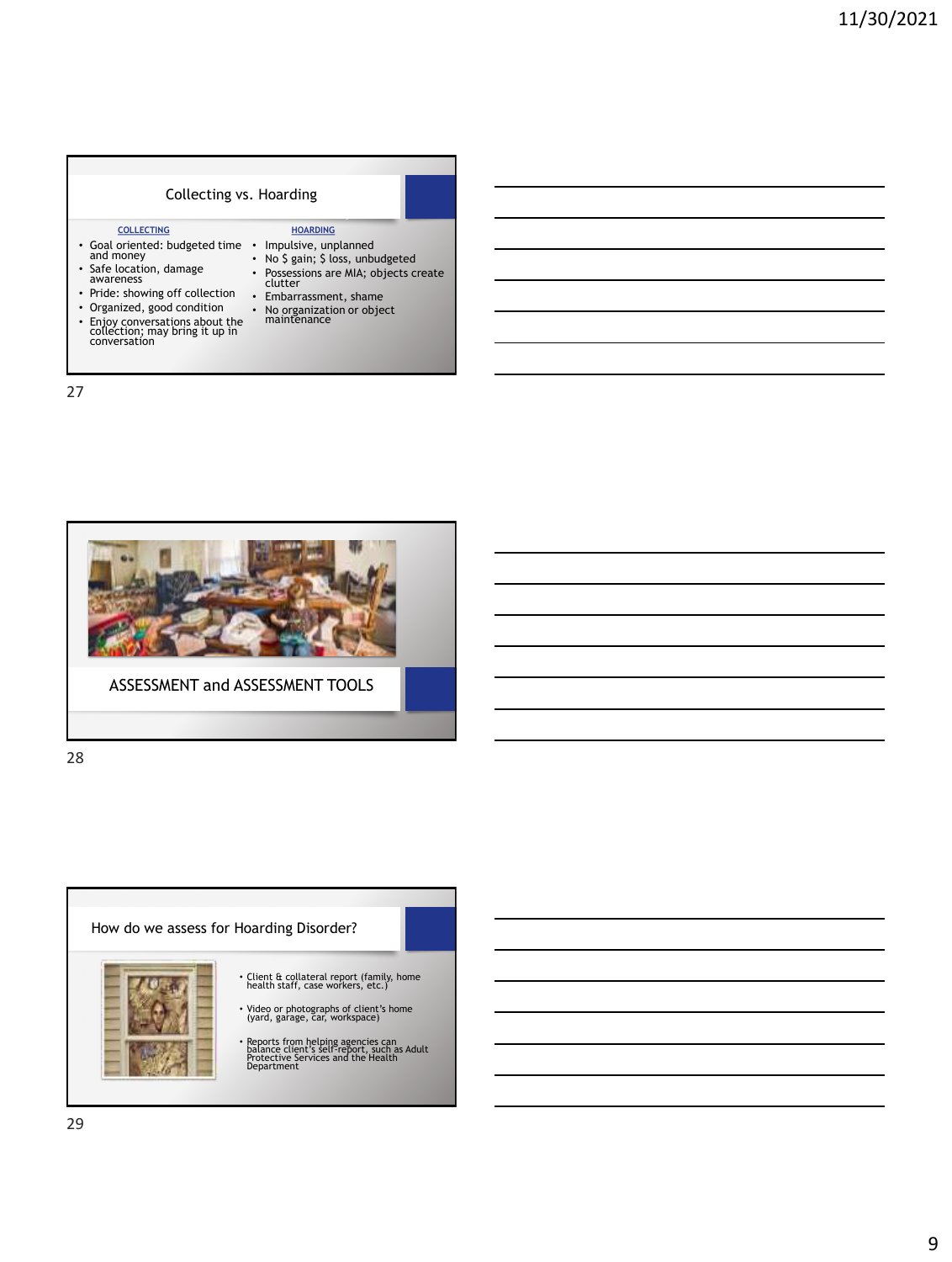#### Assess

- **Safety** of all (including pets), resident, visitors
- **Insight** into their situation; denial; minimization
- **Stages of Change** many stuck in pre-contemplative and contemplative stages
- **Financial resources** to pay for services

30

### Signs of Hoarding

- Blocked/cluttered exits
- Impaired pathways, stairway ("goat paths")
- Difficulty discarding items
- Losing important items in clutter
- Duplicate items
- 
- Rodent/insect infestation
- Rotting food and/or used food containers
- Non-working or non-functional appliances, utilities
- Piles of "free" items (pens, note pads, cups, etc.) from community fairs or from "trash day"
- Not inviting in family/friends because of shame or embarrassment
- Strong emotional attachment to objects

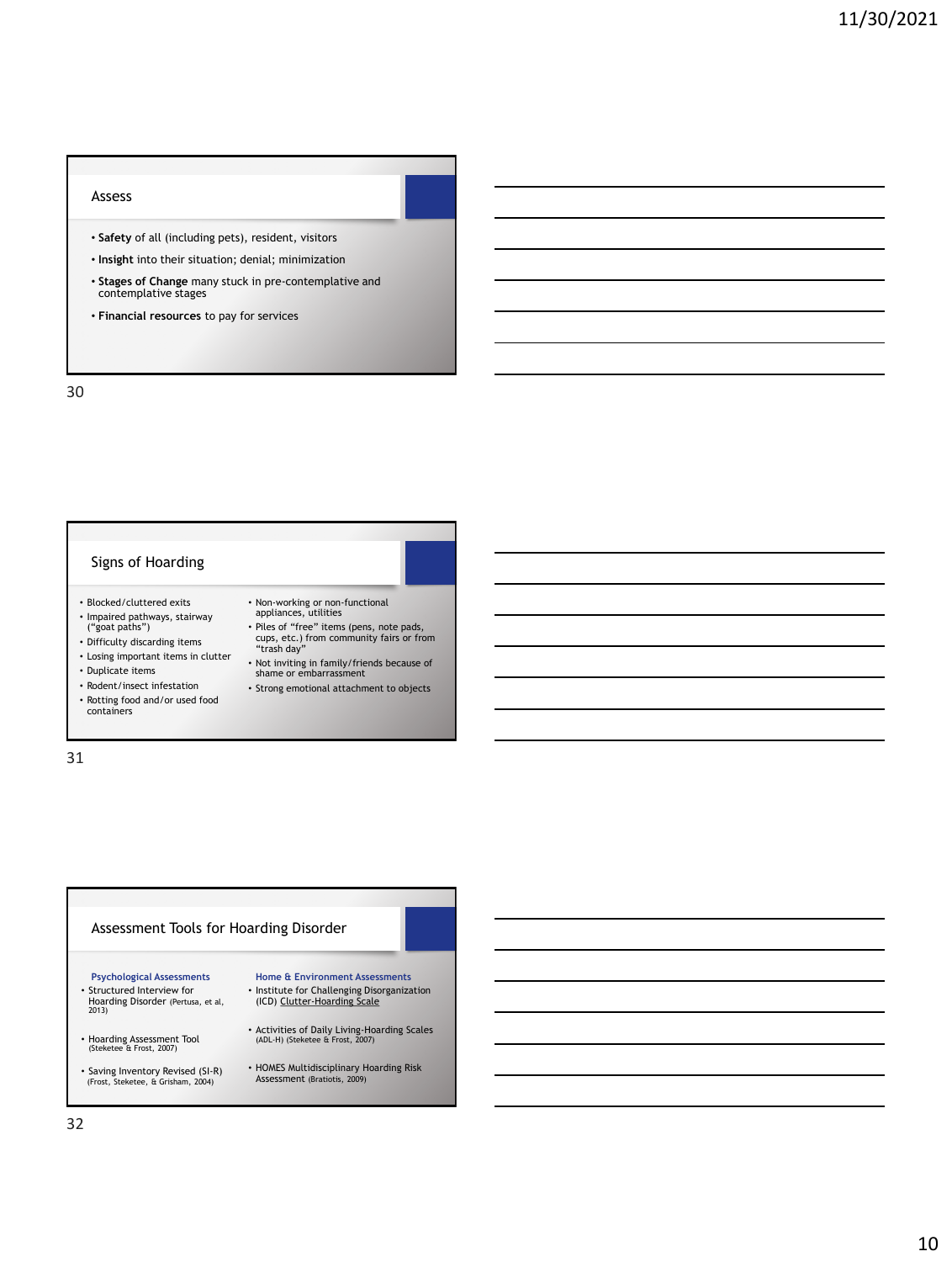



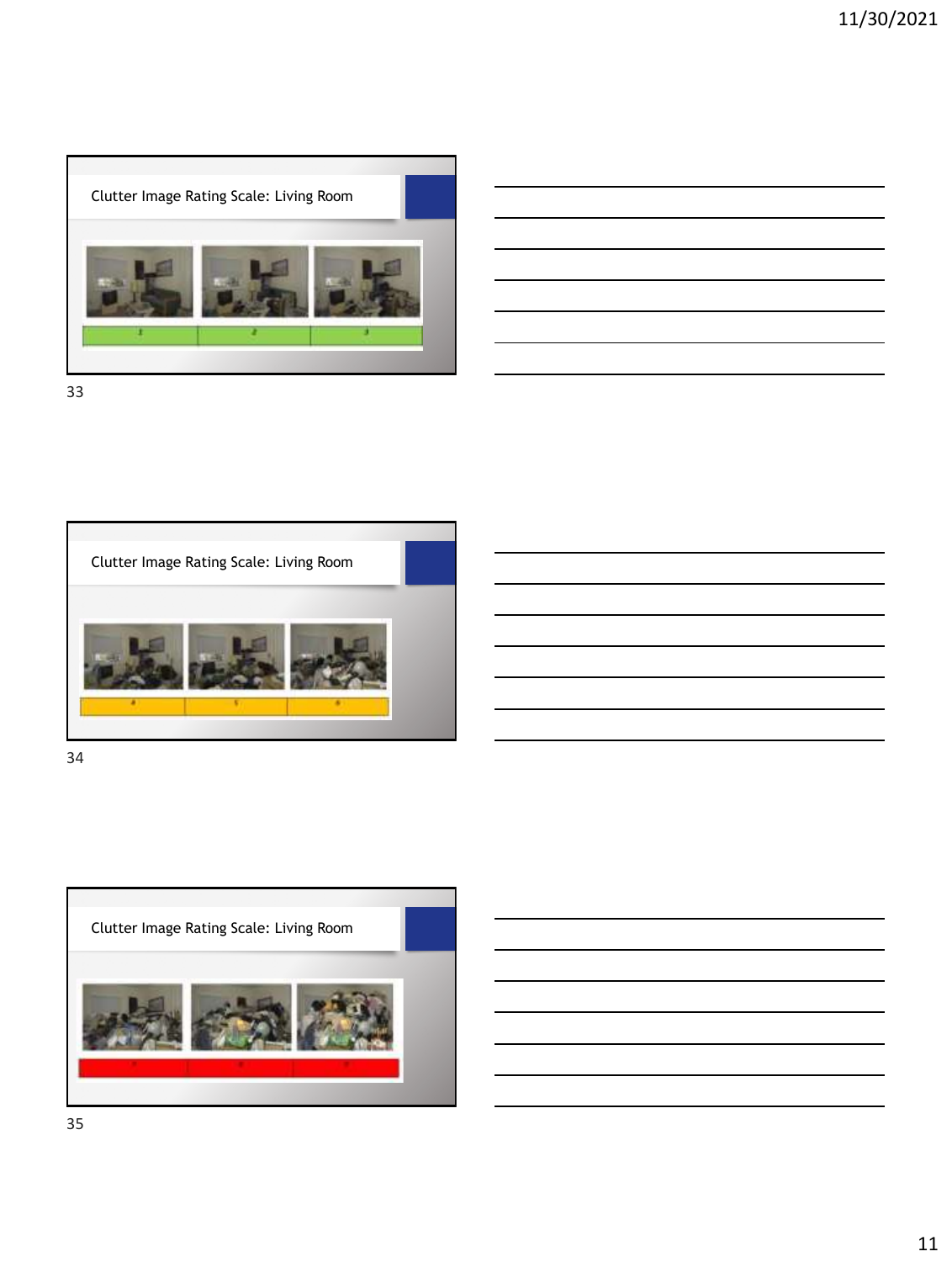| Hoarding Rating Scale*                                                                                         |  |
|----------------------------------------------------------------------------------------------------------------|--|
| Because of the clutter or number of possessions, how difficult is it for<br>you to use the rooms in your home? |  |
| 0 1 2 3 4 5 6 7 8 9 10<br>Not at all Mild Moderate Severe Extremely Difficult                                  |  |
| *Philadelphia Hoarding Task Force - Assessment Tools                                                           |  |



37

Hoarding Disorder: Grossly Undertreated

• Underreported (secrecy, ambivalence, stigma, shame)

- **Lack of trained mental health professionals!!**
- Cleanup can be very costly and takes a long time (up to 2 years and \$10,000s)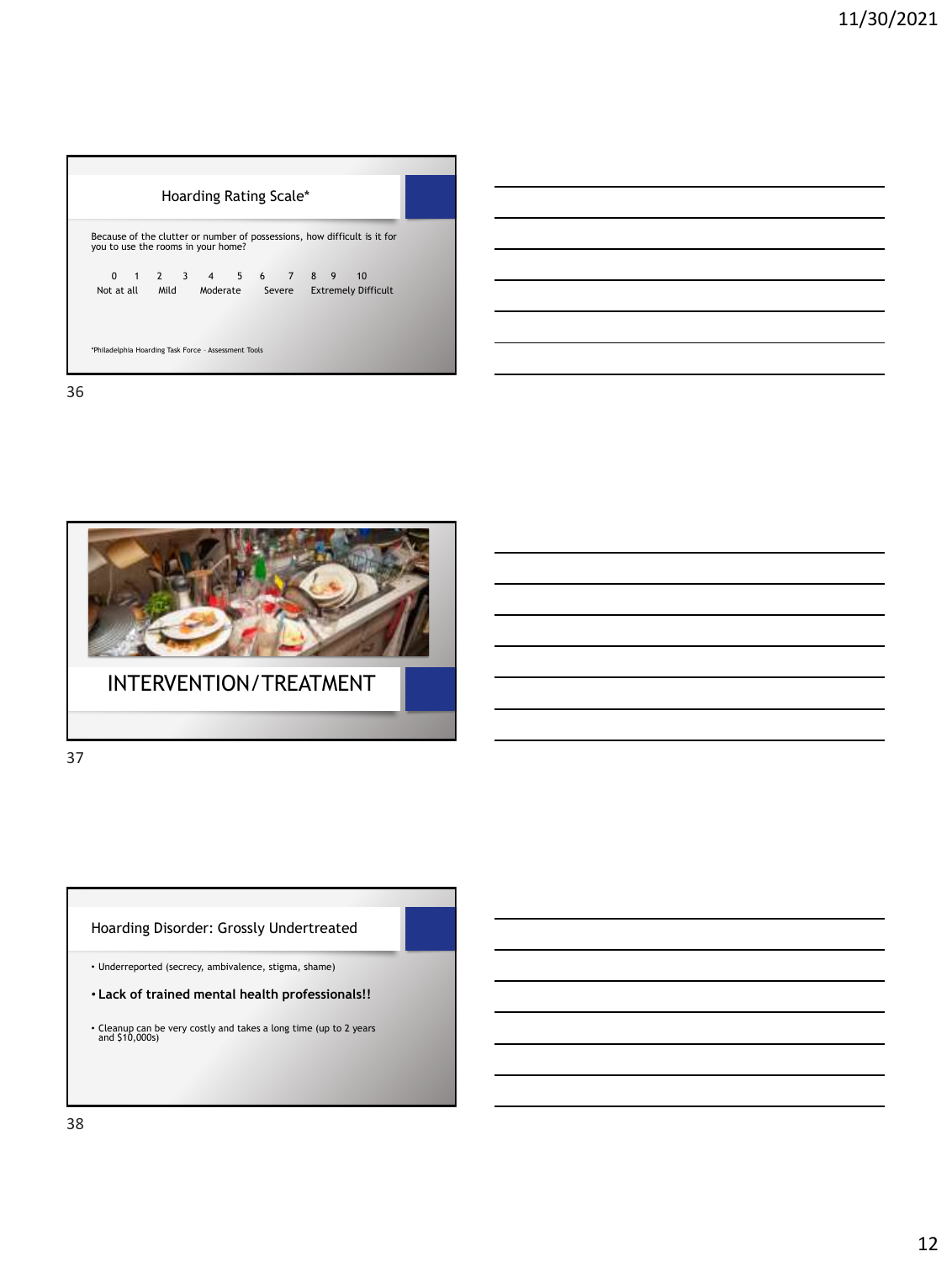



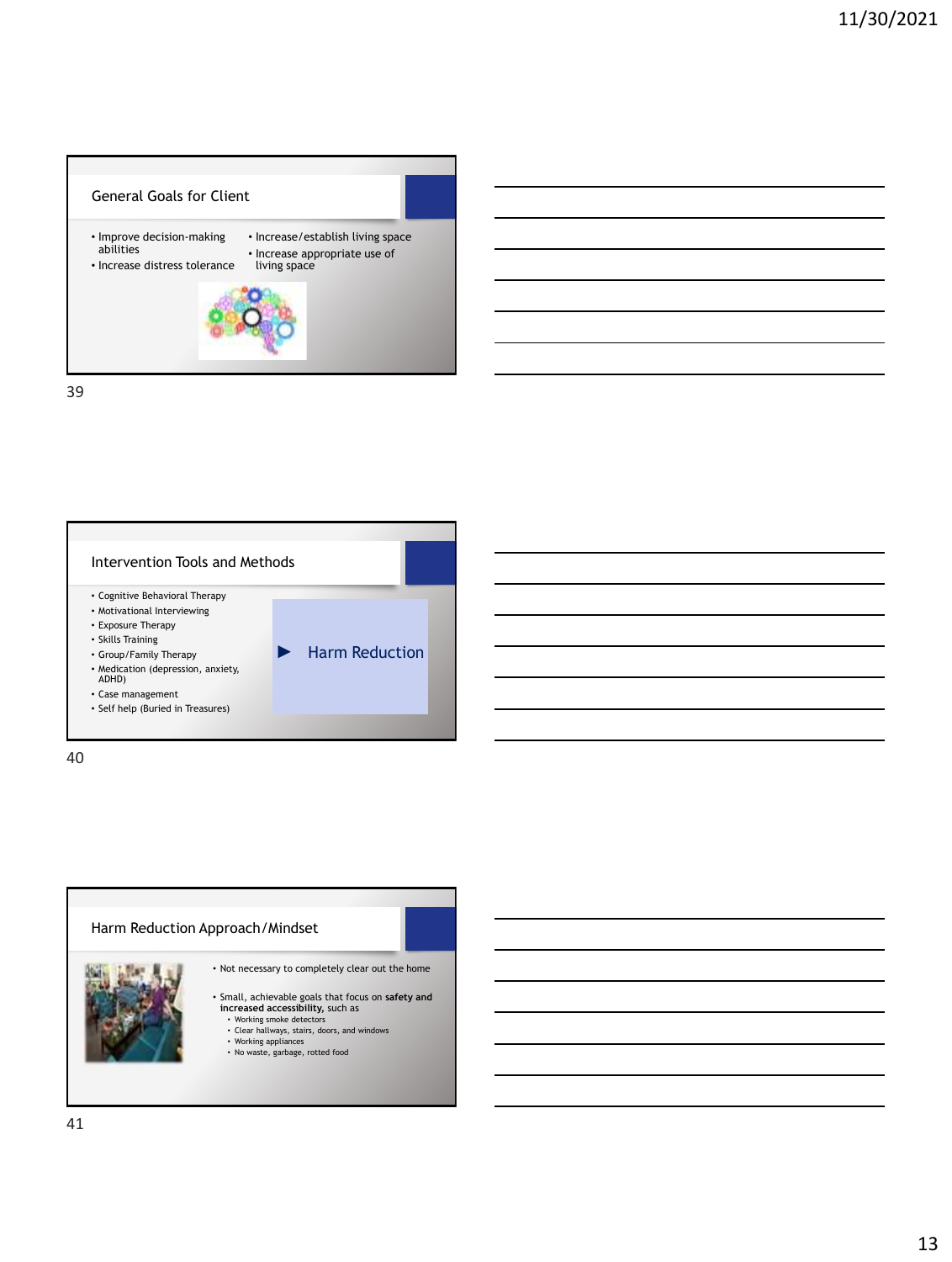Cognitive Behavioral Therapy for Hoarding Disorder

- Home and office visits
- Goal
	- Improve positive behaviors by addressing dysfunctional thoughts and feelings that are obstacles to change
	- Identify core belief (ex. More things = greater safety; discarding objects= discarding memories)



42

### Motivational Interviewing (MI)

- Non-confrontational approach
- Throughout treatment
- Helps the client connect their values, goals and behavior
- Tip the scales of ambivalence in the direction of change
- Increase client's confidence in their ability to change

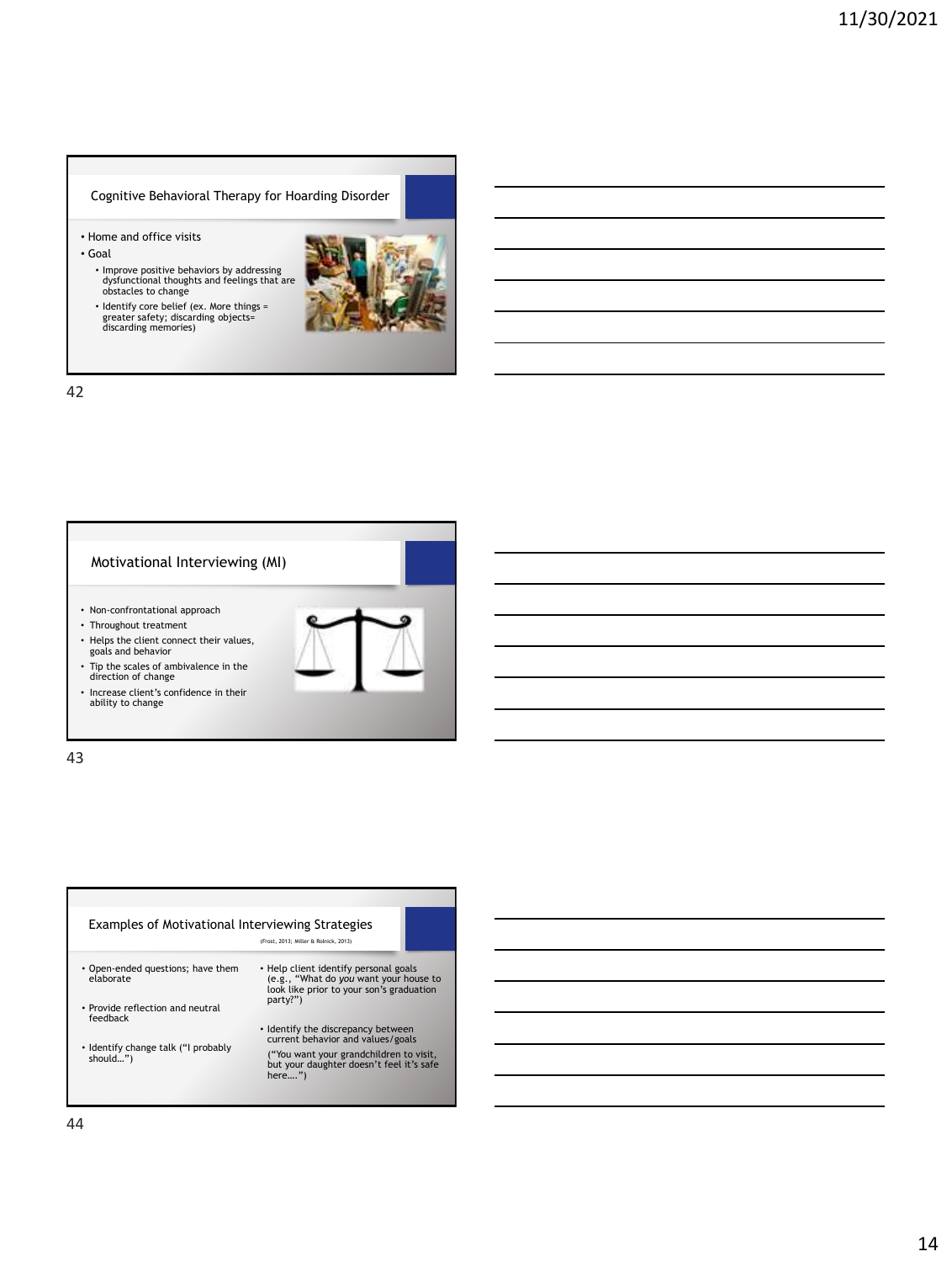



46

### *Buried in Treasures* Treatment Group

- Based upon the book, *Buried in Treasures*, by Steketee, Frost, & Tolin (2nd ed, 2013)
- 15 sessions over 20 weeks
- Peer-facilitated, using BIT facilitator's guide
- Highly structured, step-by-step
- Results are comparable (or better) to individualized CBT-HD

**BURIER - TREASURER** 

- Addresses some of the biggest obstacles to treatment access
	- Lack of trained mental health professionals Cost
		-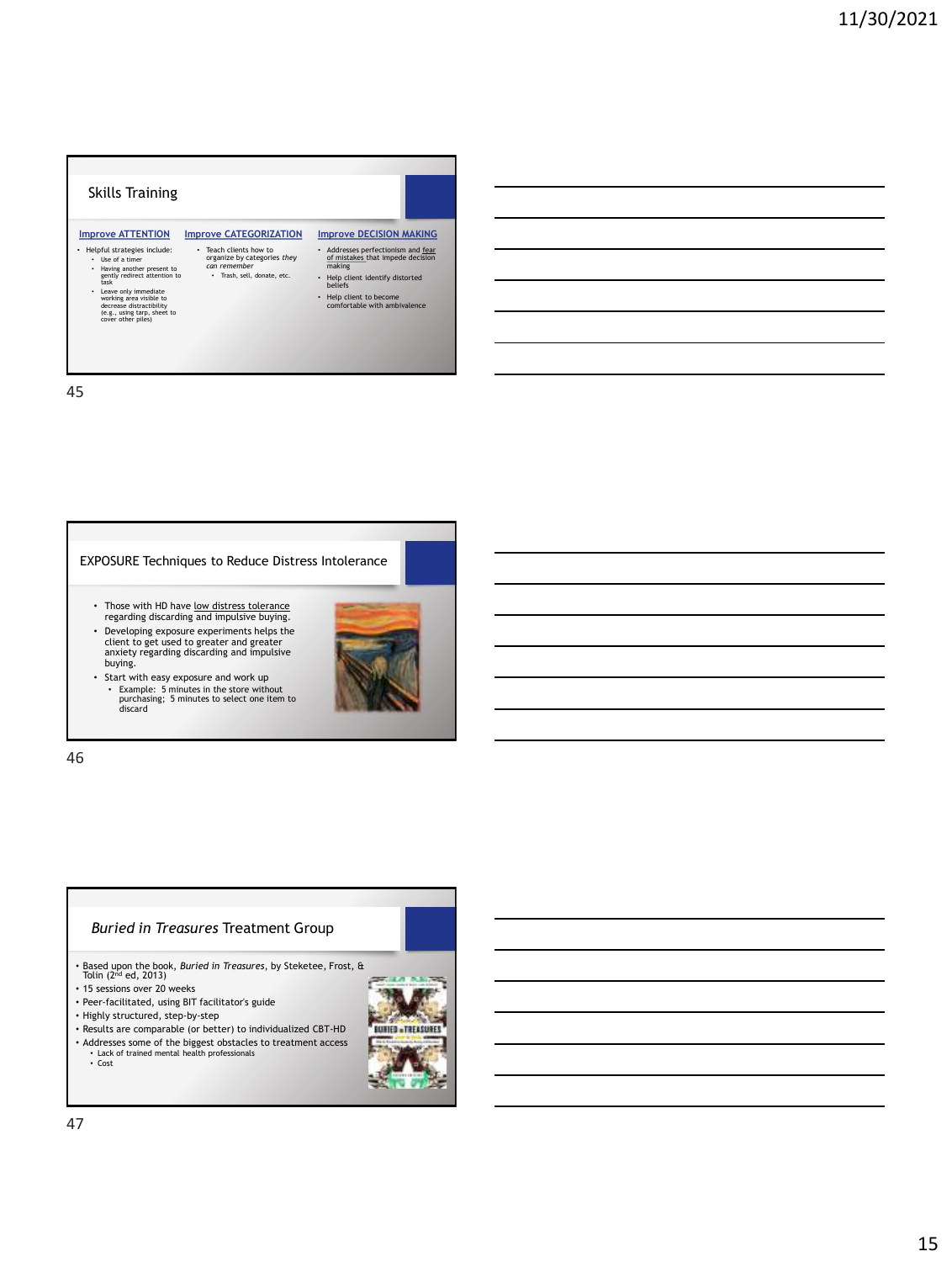

# The Role of **Helpers** in the Treatment Process

- May be family, friend, peer, volunteers, professional
- Educated in hoarding disorder
- Emotional support; cheerleader
- 
- Help client stay focused on tasks Timer
- Help with hauling out discarded stuff • Go with client on "window-shopping" non-acquiring trips (exposure activity)
	- Make check-up visits to keep client goal directed and focused

| Rules for All Helpers                                     |                                                                         |
|-----------------------------------------------------------|-------------------------------------------------------------------------|
| • DO NOT sneak things out of<br>the client's home-EVER!!! | • Show empathy; this really isn't<br>about "stuff"-it's about identity. |
| • Do not argue.                                           | • Watch your language (e.g., "junk",<br>"trash").                       |
| • Ask permission to touch or<br>move possessions.         | • Take care of yourself.                                                |
| • Learn client's rules and honor<br>them.                 | • DO NOT sneak things out of the<br>client's home-FVFRIII               |

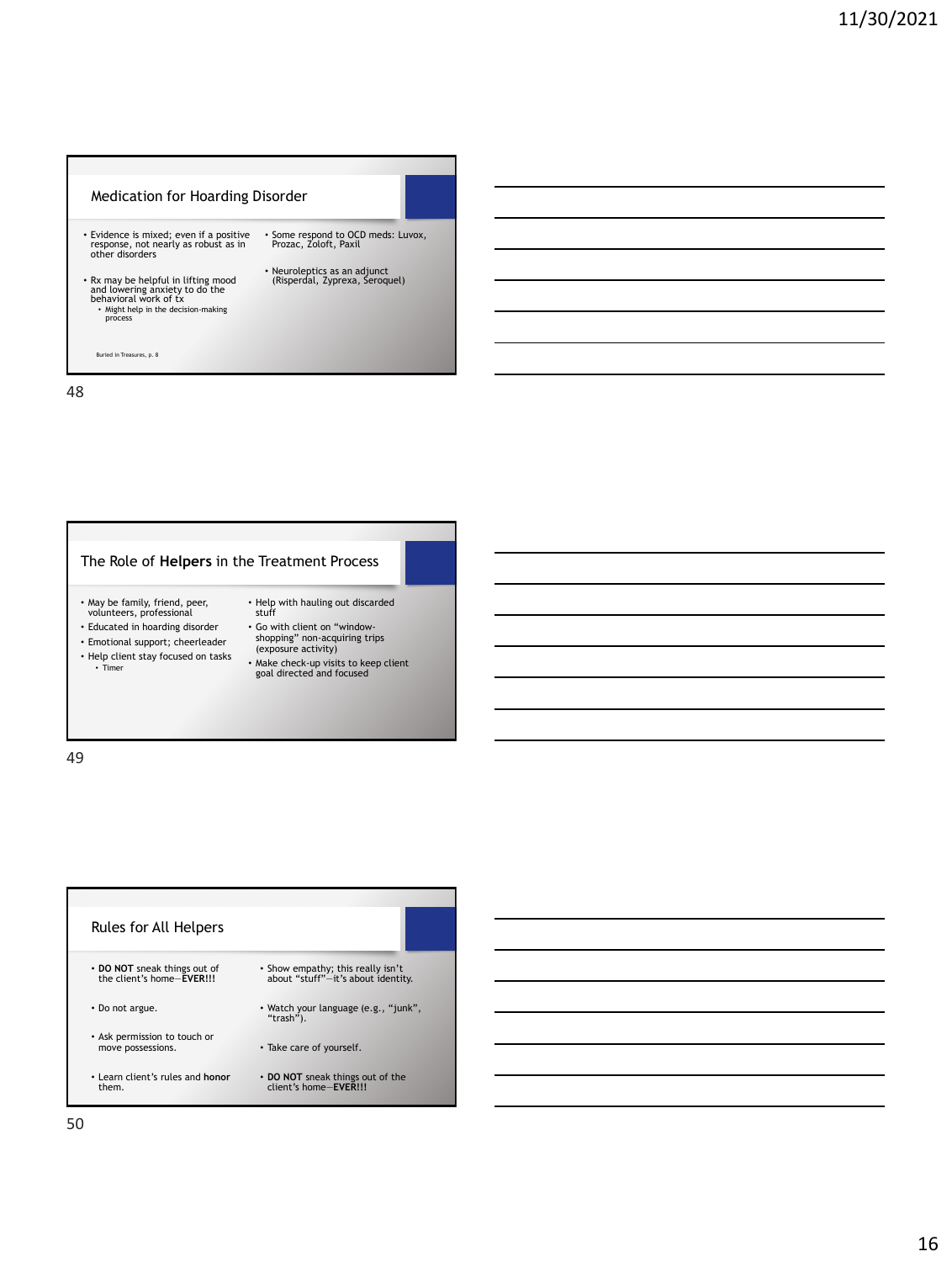### Resources on the Web

- Clutterers Anonymous: [www.clutterersanonymous.net](http://www.clutterersanonymous.net/)
- Messies Anonymous: [www.messies.com](http://www.messies.com/)
- Clutterless Recovery Groups, Inc.: [www.clutterless.org](http://www.clutterless.org/)
- Children of Hoarders: [www.childrenofhoarders.com](http://www.childrenofhoarders.com/)
- National Organization of Professional Organizers: [www.napo.net](http://www.napo.net/)
- National Study Group on Chronic Disorganization: [www.nsgcd.org](http://www.nsgcd.org/)
- Hoarding of Animals Research Consortium (HARC): [www.tufts.edu/vet/cfa/hoarding/index.html](http://www.tufts.edu/vet/cfa/hoarding/index.html)
- 
- International Obsessive Compulsive Foundation: [www.iocfoundation.org](http://www.ocfoundation.org/)
- Alzheimer's Association: [www.alz.org](http://www.alz.org/)

51

### Resources: Books

- Bratiotis, C. et al, (Spring 2016). Beyond the Sensationalism: Professional Responses to Hoarding Disorder in the Omaha Community. Univ of Nebraska, Grace Abbott School of Social Work.
- Bratiotis, C., Sorrentino-Schmalisch, C., and G. Steketee. (2011). *The Hoarding Handbook: A Guide For Human Service Professionals.* Oxford University Press.
- Frost, RO and G. Steketee. (2010). *Stuff: Compulsive Hoarding and The Meaning of Things.* Houghton Mifflin Harcourt Publishing Company.
- Pagano, Anne, (October 2, 2018). Hoarding Disorder: A Collaborative Community Approach. <u>[www.HoardingDisorderGroup.education](http://www.hoardingdisordergroup.education/)</u><br>• Steketee, G., and RO Frost, L2007). Compulsive Hoarding and Acquiring: A Theropist Sculde. O
- 
- Tolin, DF, RO Frost, and G. Steketee. (2007). *Buried in Treasures: Help for Compulsive Acquiring, Saving, and Hoarding.* Oxford
- University Press.
- Tompkins, MA. (2014). Clinician's Guide to Severe Hoarding: A Harm Reduction Approach. Springer<br>• Tompkins, MA & TLHartl. (2009). Digging Out: Helping Your Loved One Manage Clutter, Hoarding, & Compulsive Acquiring. N